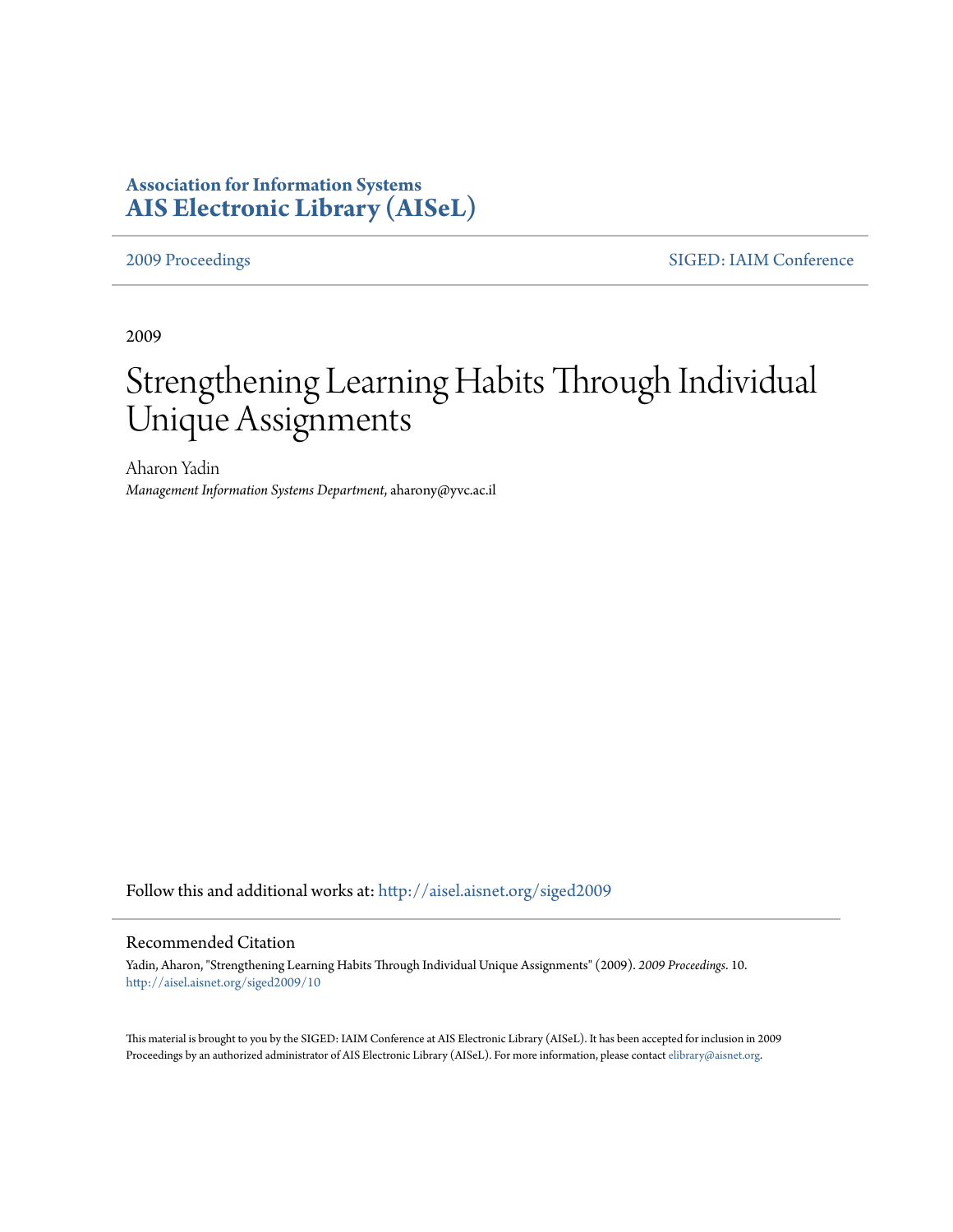# **STRENGTHENING LEARNING HABITS THROUGH INDIVIDUAL UNIQUE ASSIGNMENTS**

Aharon Yadin Management Information Systems Department The Max Stern Academic College of Emek Yezreel aharony@yvc.ac.il

#### **Abstract:**

This paper describes a method for reinforcing learning habits among students in the Computer Science and Information Systems department. On top of the sharp reduction in the number of enrolled students, there is an increase in the dropout rate that stems from poor learning habits. Strengthening learning habits can play a significant role in increasing students' overall motivation and self-accountability, and it can reduce the relatively high failure rate. These learning characteristics are necessary as well for future collaborative activities, which are a cornerstone of the computer science profession. The individual unique assignments method described in this paper was employed on two courses and helped reduce the failing rate. This paper relates to some quantitative results combined with a qualitative analysis obtained through the students' own reflections on the method, and concludes with a discussion on the results and future follow-up directions.

**Keywords:** Learning habits, individual unique assignments, decrease dropout

### **I. INTRODUCTION**

In spite of the recent economic turmoil and market fluctuations, there is a strong demand for Information Technology (IT) and Information Systems (IS) professionals [www.executivebrief.com, 2008; itpro.co.uk, 2008; Thompson, 2008]. However, this demand fails to reach potential students, as demonstrated by the steady decline in Information Systems enrollment [Granger, Dick et al. 2007]. Many studies have offered explanations for the phenomenon, including the crash of the dot-com industry and its artificial hype, the false perception that the job market is being outsourced, and the understanding that it is a highly demanding profession with poor teaching practices [Clear, Edwards et al. 2007]. On top of that, there is the underrepresentation of women in CS (Computer Science) and IS, as stated by Yasuhara (2005):

"The "shrinking pipeline" is a common metaphor for the underrepresentation of women in Computer Science (CS), an increasingly well-known (if not well-understood) phenomenon."

In addition to the low enrollment, there is a relatively high dropout rate to be considered, as described by McGettrick, Boyle et al. (2004):

"People view the curriculum as being too complex and too crowded. Evidence for this is the dropout rate in many institutions, which often is as high as 30-50 percent."

With regard to this dropout rate, D'Souza, Hamilton et al. (2008) claimed:

"Programming is central to Computer Science and cognate disciplines, and poses early-learning challenges in problem-solving and coding."

However, although programming is a central pillar to CS and some IS programs, dropping out is triggered not only by programming but by other introductory courses as well. In our case, the failing rate among first year students is about 25% and only half of them are directly linked to programming courses.

Due to the importance of these introductory courses on the students' retention decisions; we offer a variety of additional teaching assisting aids and mentoring services. However, in spite of these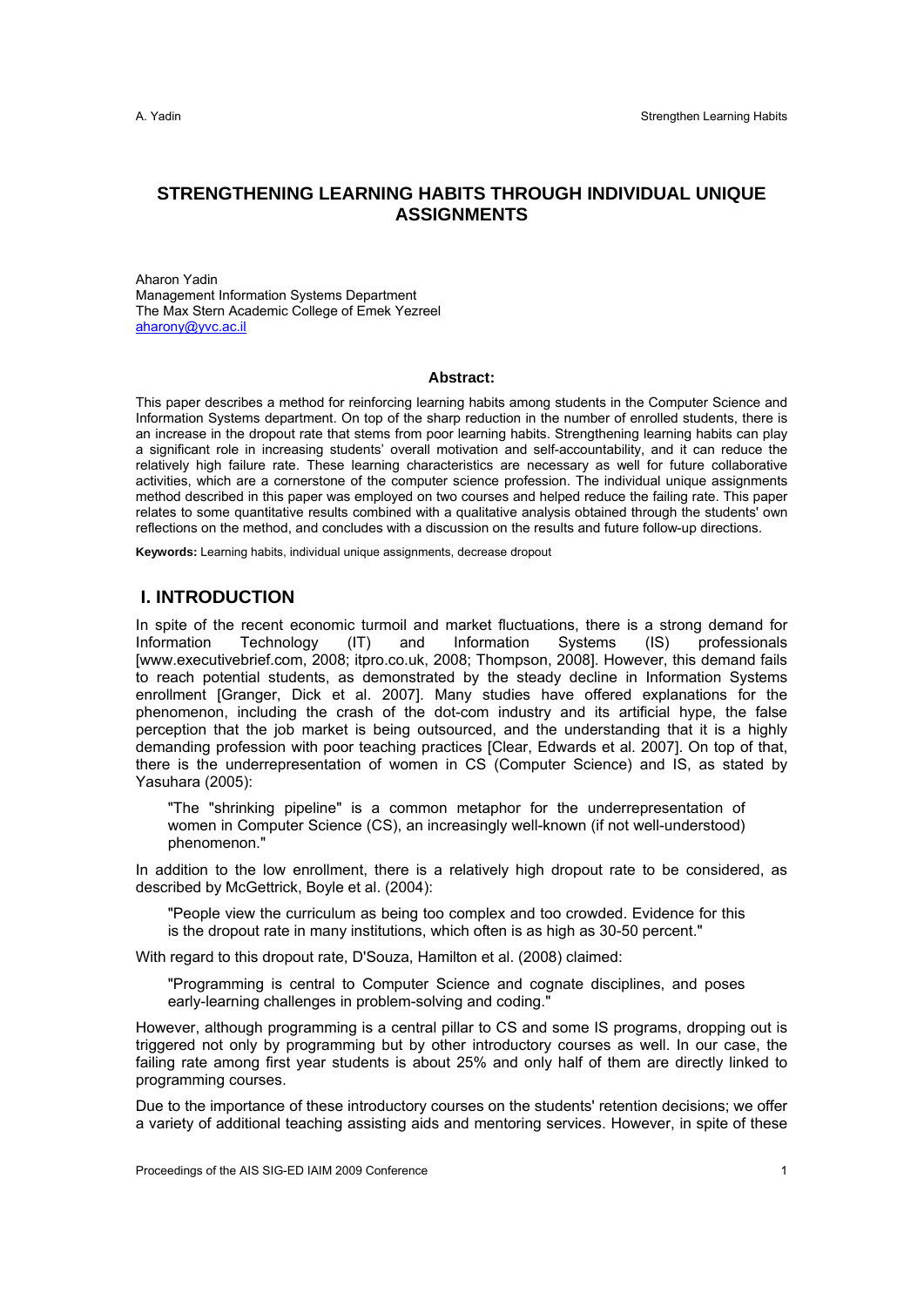aids, in many of the courses we deliver, the lack of good learning habits is apparent and demonstrated by the grades bimodal distribution (a two-peak distribution). This distribution is characterized by a relative low class average and a high dispersion (a high Standard Deviation value). As stated by Chang and Chang (2000), this bimodal distribution is mainly due to the students' learning patterns. In our case, the bimodal distribution is explained by the heterogeneous students' population. Some of our students don't posses any prior computer and programming knowledge, while others are already working in the industry. Unfortunately, during their studies and due to their learning habits, the students did not narrow the existing knowledge gap between these two groups. In addition to the bimodal grade distribution, during the last several years a steady increase in the courses failing rate was observed. This elevated failing rate triggered several changes and the usage of a new pedagogical method and some modifications to the courses' structure.

In the current global world, where distributed teams and collaboration are a key factor for success, many researchers stress the importance of collaborative learning, in which the group members actively support the learning processes of one another [Gol and Nafalski, 2007]. However, collaborative learning that encourages students to work together depends on individual capabilities, motivation, and responsibility [Yadin and Or-Bach, 2008]. Our students' grade distribution which reflects their prior knowledge level highlights some of the problems associated with collaborative learning. In many advanced courses we use collaborative learning practices and through students' reflections identified some of the associated problems, mainly "free-riders" (students who are part of the collaborative team, but fail to do their share). This research is aimed at the individual learning level and it uses a learning method for strengthening individual capabilities (or learning habits). This approach is not intended to replace the collaborative learning practices; on the contrary, it is used as a preliminary stage that is mandatory for current courses' achievements as well as for any future successful collaboration activities. Strengthening learning habits increases students' capabilities and enhances their motivation and sense of responsibility, the characteristics required for becoming a better team-player in future collaborative activities.

# **II. THE PARTICIPATING COURSES**

This research took place as part of two courses: (1) Systems Architecture and (2) Computer Organization and Programming. This section provides a brief description of these two courses.

#### **The Computer Organization and Programming Course**

The Computer Organization and Programming (COAP) is a mandatory, introductory course providing basic understanding of the computer system operations, data representation, system's architecture and the assembly language. This course is a pre-requisite for the SA course. The participant students are in their second year after successfully completing all first year requirements. The main course objective is to enhance software developers' understanding of hardware functions and operations. This understanding is demonstrated by programming using assembly language. This course is delivered during the first semester.

### **The Systems Architecture Course**

The Systems Architecture (SA) is an elective second year course open to students who are willing to be involved with Information Technology beyond Information Systems studies. The course objectives are to provide a basic understanding of computer hardware operations with special emphasis on technological developments, future computing trends and their organizational applicability. The course focuses on the system components and their suitability to the required overall system functionality. Special attention is given to the hardware support for efficient OS (operating system) performance. This course is delivered during the second semester.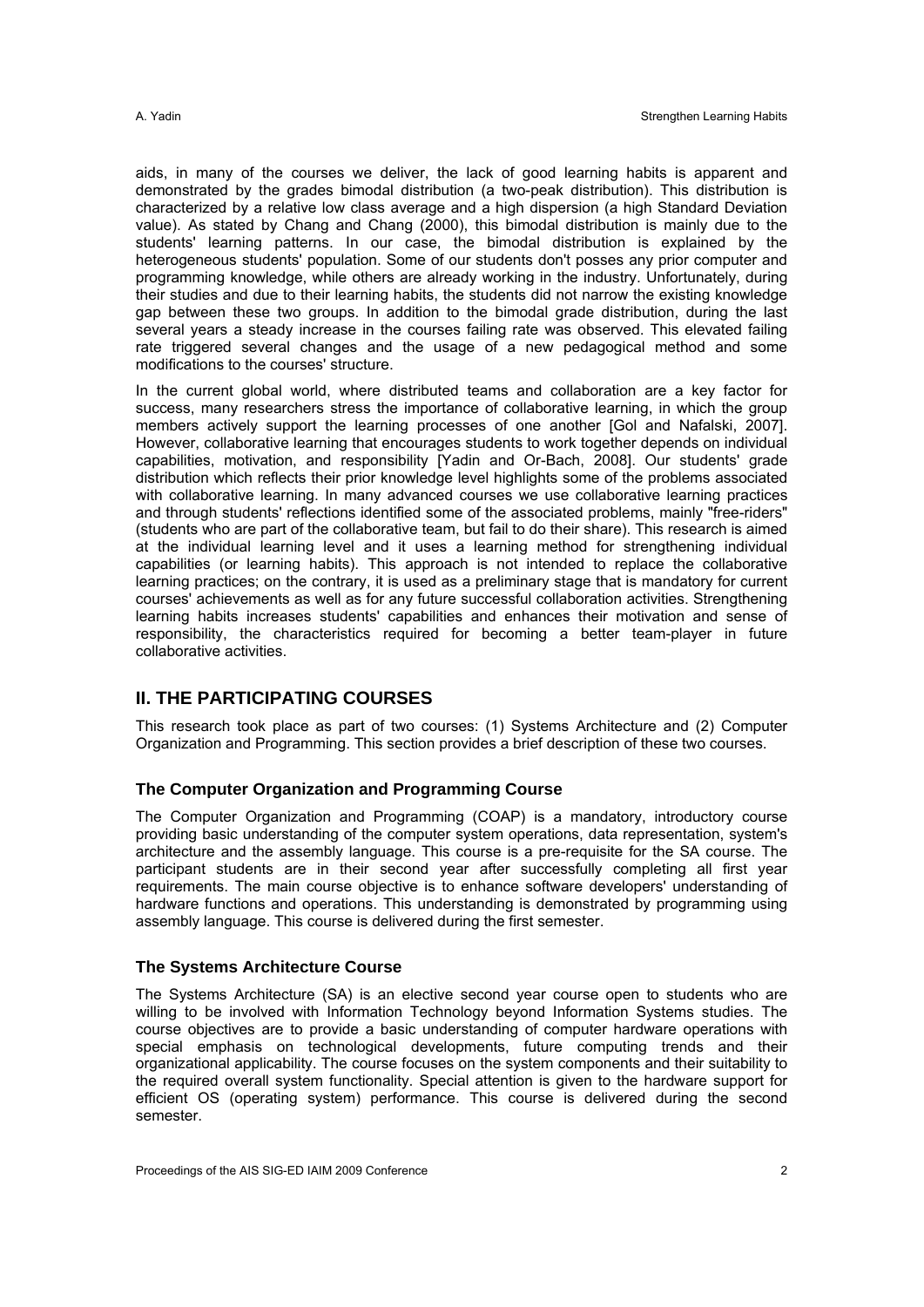### **III. THE COURSES' VERSIONS**

Being aware of the students' learning habits, both courses are based on reinforcing continual learning throughout the whole semester. The consistent increase in the students' failing rate over the last several years was addressed by introducing modifications to the two courses. The several versions of these courses that were taught during the past seven years, and that were accompanied by action researches and studies, highlighted the need for structural changes, such as the inclusion of a mid-term exam and various revisions of both manual and computerized assignments. However, in spite of the introduced changes, the failure rate in both courses continued to increase. The different versions were applied in parallel on both courses.

The first version included several assignments. Some of them were individual assignments, while others were collaborative assignments (2 students per team). However, for some of the students there was a large difference between the average assignments' grade and the final exam grade. For students with relatively lower grades, the par between these grades was even greater. The possible explanation is that although some assignments were performed collaboratively, the learning was not equally shared (pointing out the possibility that one student on the team was "free rider"). For the individual assignments, a possible explanation is that the students compared their solutions with other students' work and corrected their mistakes without the required understanding. Some of the students did not prepare themselves sufficiently for the homework and no learning took place. In this course version, students studied and prepared themselves only for the final exam.

In order to encourage comprehensive learning throughout the semester and not only at the end for the exam, the second course version employed a large variety of exercises for the students' self-study. Unfortunately, it did not produce the anticipated results. Apparently students did not address these exercises seriously enough, and so they did not produce the intended positive results. This version demonstrated that the students' motivation and responsibility are not high enough and relying on them is not sufficient.

The third courses version was based on a combination of the self-study exercises and a mid-term exam with little or no assignments. In this case the action research revealed some inconsistent behavior. If a variation of some question answered properly during the mid-term exam was included in the final exam, the answers (on average) on the final were worse. Students who, on the mid-term, managed to answer the question correctly, failed to do so on the final. This implies poor learning habits, or learning just for the mid-term exam. This version strengthens the observations gained during implementation of the second course version. Working individually or collaboratively, the level of motivations and responsibility demonstrated by the students was not sufficient and the course structure had to be modified again.

The last version of the course consists of self-study exercises, a mid-term exam, a final exam, and in addition several (at least six) individual and unique assignments. Unique in this sense means that each student receives a different assignment, therefore it is impossible for students to compare their solutions. Collaboration is possible, and is even encouraged. But with these kinds of assignments, collaboration can only mean working and learning together, and not simply copying from one another.

The following is an example of an individual and unique assignment given in the SA course. The assignment consists of two parts and its purpose is to encourage students' learning and assess their understanding of (1) dynamic pipeline scheduling for out-of-order instruction execution using the "Scoreboarding algorithm," and (2) the "Branch prediction" concepts utilized by the processor's control unit.

- a. Scoreboarding algorithm
	- 1. On top of the assignment write your home phone number (without the area code). If you do not have a phone at home, contact the instructor for obtaining a different type of input for your assignment.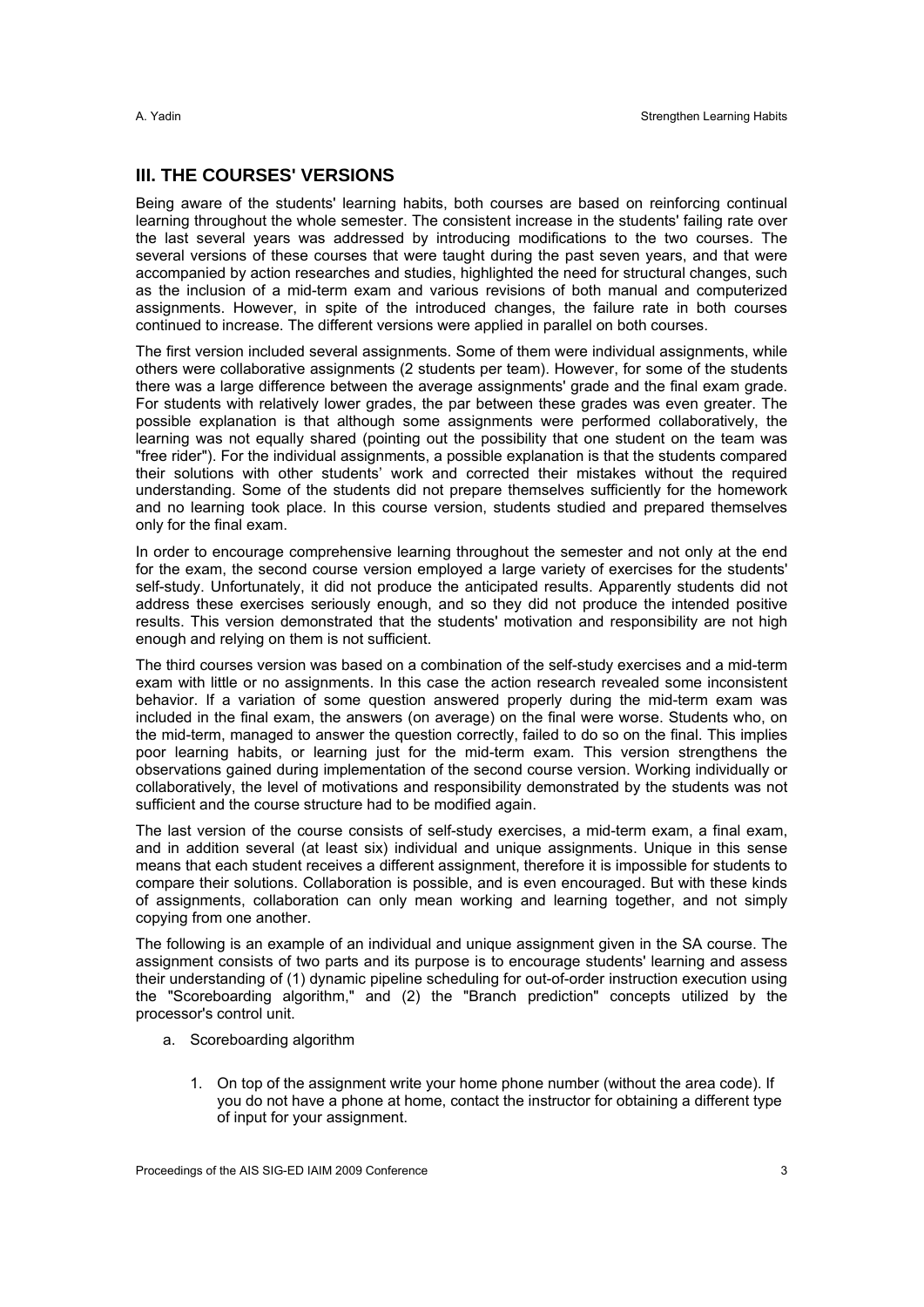- 2. Copy the first three digits (on the left hand side of the phone number) to its right hand side. The seven digit phone number becomes a ten digit number. For example, if the phone number is: 5324186, it becomes: 5324186532
- 3. A specific CPU consists of ten registers. Construct the Scoreboard control circuit for a code segment that contains nine multiplication instructions between these registers. The first instruction multiplies the register specified by the first digit in the number obtained in the previous step (R5 in the example given in step number 2), by the register specified by the second digit (R3). The second instruction multiplies the register specified by the second digit (R3), by the register specified by the third digit (R2) and so forth up until the ninth instruction which multiplies the register specified by the ninth digit (R3), by the register specified by the tenth digit (R2). The result of each multiply instruction is stored in the appropriate register. The first result is stored in the register specified by the first digit (R5) the second result is stored in the register specified by the second digit (R3) and so on. For example, if the number in step 2 above is 2510374251, then the nine instructions are:

$$
R2 = R2 * R5
$$
  
\n
$$
R5 = R5 * R1
$$
  
\n
$$
R1 = R1 * R0
$$
  
\n
$$
R2 = R2 * R5
$$
  
\n
$$
R5 = R5 * R1
$$

 You may assume the all registers are available when this code segment starts execution.

- b. Branch prediction
	- 4. On top of the assignment write your cellular phone number (including the area code). If you do not have a cellular phone, contact the instructor for obtaining a different type of input for your assignment.
	- 5. Split the number into single digits starting on the left hand side.
	- 6. Every digit represents a branch condition. If it is an odd digit the branch is taken, if not (if it is an even digit) the consecutive instruction is executed.
	- 7. Build the appropriate prediction table while utilizing a single bit branch prediction mechanism. Assume the CPU always performs the next consecutive instruction and calculate the success rate for this sample.
	- 8. How does your answer change if the CPU utilizes a two bits branch prediction mechanism? You have to build the new prediction table and calculate the new success rate.
	- 9. Compare the behavior of the two methods as observed by this specific sample and explain the findings.

These assignments are impossible to replicate or even compare with fellow students. If students seek help from other students, they can receive only an explanation on the topic. They will still have to try and understand the work for themselves and try and cope, best as they can, with their specific assignment based on their own comprehension. Students cannot ask a fellow student to check their solution, because checking a different assignment would require a significant amount of time (equivalent to the time needed to solve it).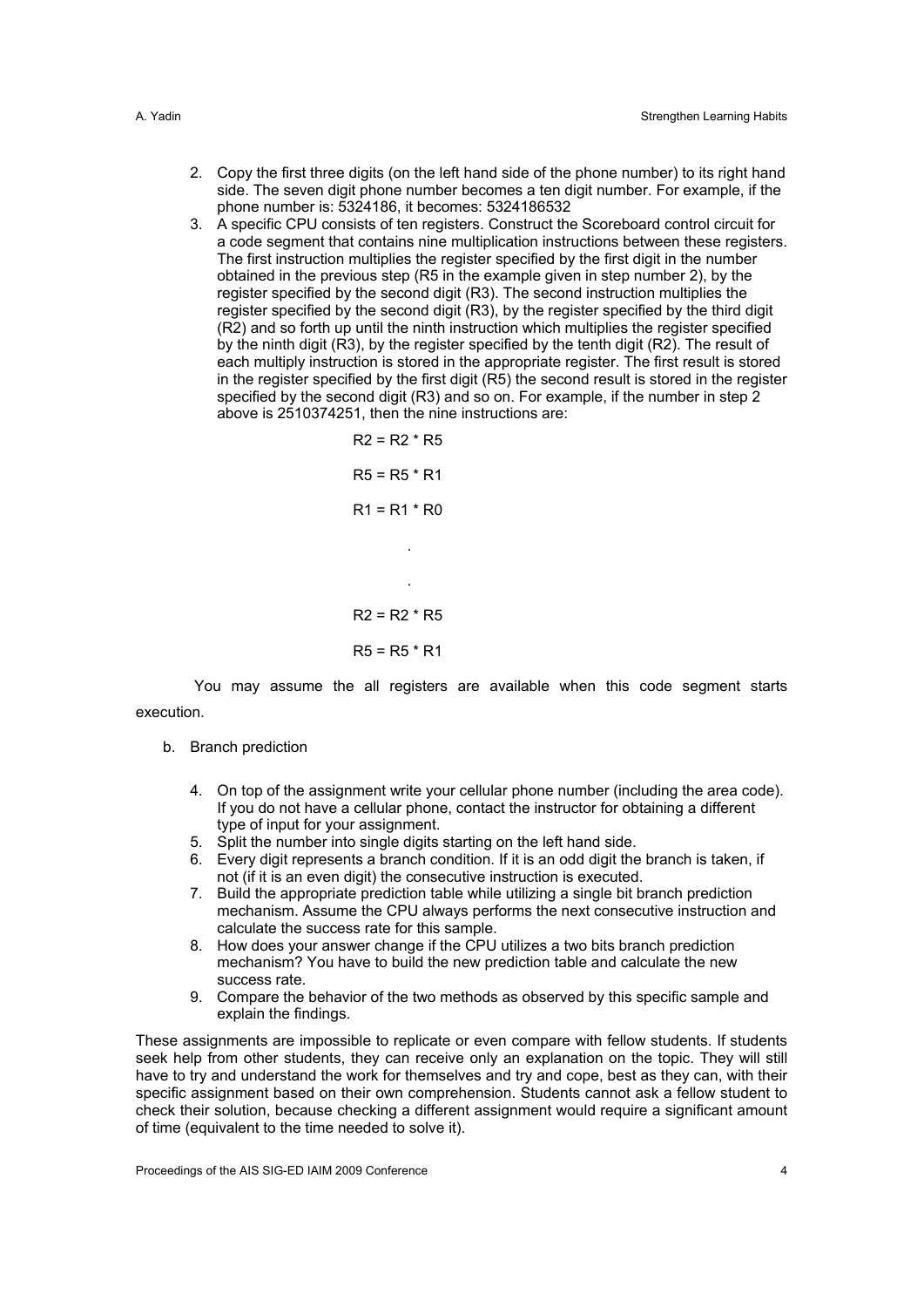### **IV. THE STUDY**

The SA course was delivered six times and COAP was delivered seven times during the last seven years. However, the unique assignments were implemented in the 2008 academic year. During this year there were only fourteen students enrolled in the SA course and eighteen students in the COAP course. In each of the courses there were seven assignments during the semester worth 10% of the final grade. The mid-term exam contributed an additional 20% to the final grade and the final exam was worth 70%. All the assignments in the courses were unique assignments as described in the previous section. This means that each assignment had several versions and each student received a different one. Each submitted assignment was evaluated and graded and was sent back to the student including detailed corrective feedback with extra explanations (when needed) and links to the learning materials and to additional exercises. The feedback also enhanced the course materials for the following year. These included additional explanations inserted into the course textbook, a number of in-class slides demonstrating the principles at hand, and at-home exercised intended to further strengthen the students' comprehension. Our electronic submission system was used to publish the assignments, set the last date for submission, collect the assignments, and return the relevant feedback for each submitted work.

 The main measure used for assessing the learning effectiveness of this individual unique assignments method was the overall course failing rate (in each of the participating courses). In addition, the students provided some reflections on the course and the learning method employed.

Figure 1 illustrates the individual unique assignments' effect and it relates to the COAP course. The two lines represent the two exams student are allowed to take for each course. If the student feels the grade of the first exam does not truly represent his/her knowledge (or in case of failure), he/she may take the second exam. The final grade is the one obtained on the second attempt. The number underneath the year indicates the number of students in the course for that specific year.

Figure 2 illustrates the individual unique assignments' effect and it relates to the SA course. During the 2006 academic year the course was not offered and the values used are the average of the year preceding and following it.

Employing the individual unique assignments significantly reduced the courses failing rate, and in 2008, for the first time ever no one failed the SA course. This achievement was repeated during 2009 as well. The improvement observed for the COAP course is significant however the unique assignments method was not sufficient to assure that no one will fail the course. Among the six students who failed the first term COAP exam during 2009, four submitted only one assignment. An additional interesting observation relates to the difference between the average assignments' grades (for all students) and the average final exam grades. Since the implementation of the unique assignments method, the gap is maintained at less than 10 point. This provides an additional assurance that the submitted assignments really represented the students' individual work and knowledge.

The individual unique assignments have increased students' motivation, involvement, and accountability as was demonstrated by the number of times they accessed the course web site. While in 2007 on average each student accessed the system 22.9 times per semester (or an average of 1.7 times a week), during 2008 on average each student accessed the course web site 72.6 times (or an average of 5.6 times a week). This is an additional demonstrator for the students' active involvement.

The students' reflections shed light on some additional encouraging observations: (1) the students expressed a higher degree of motivation and self-confidence in their ability to cope with other, new, and difficult topics related to system architectures; (2) the students spent more time on their assignments, both before submitting their work and after receiving feedback; (3) the students expressed a higher degree of appreciation for the feedback they received; (4) there was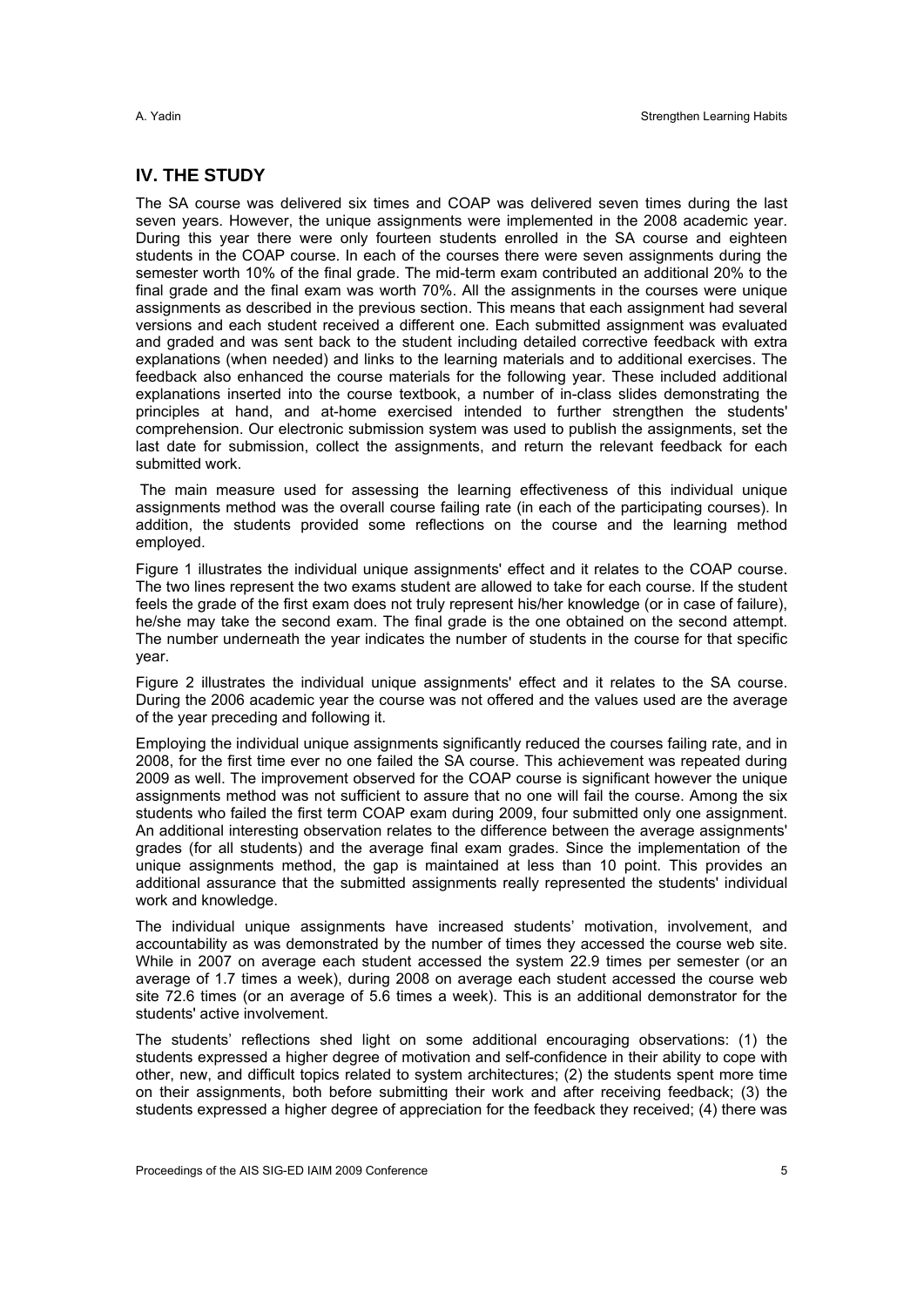common agreement that the unique assignments increased their understanding, although it required a significant investment of time.

An important personal observation relates to the fact that there was a higher degree of students' involvement in class and in responding to fellow students' questions posted on the course forum. In addition, more students provided support to their peers when they explained some of the topics intrinsic to coping with the requirements of the assignments.







Figure 2: SA Course Failing Percentage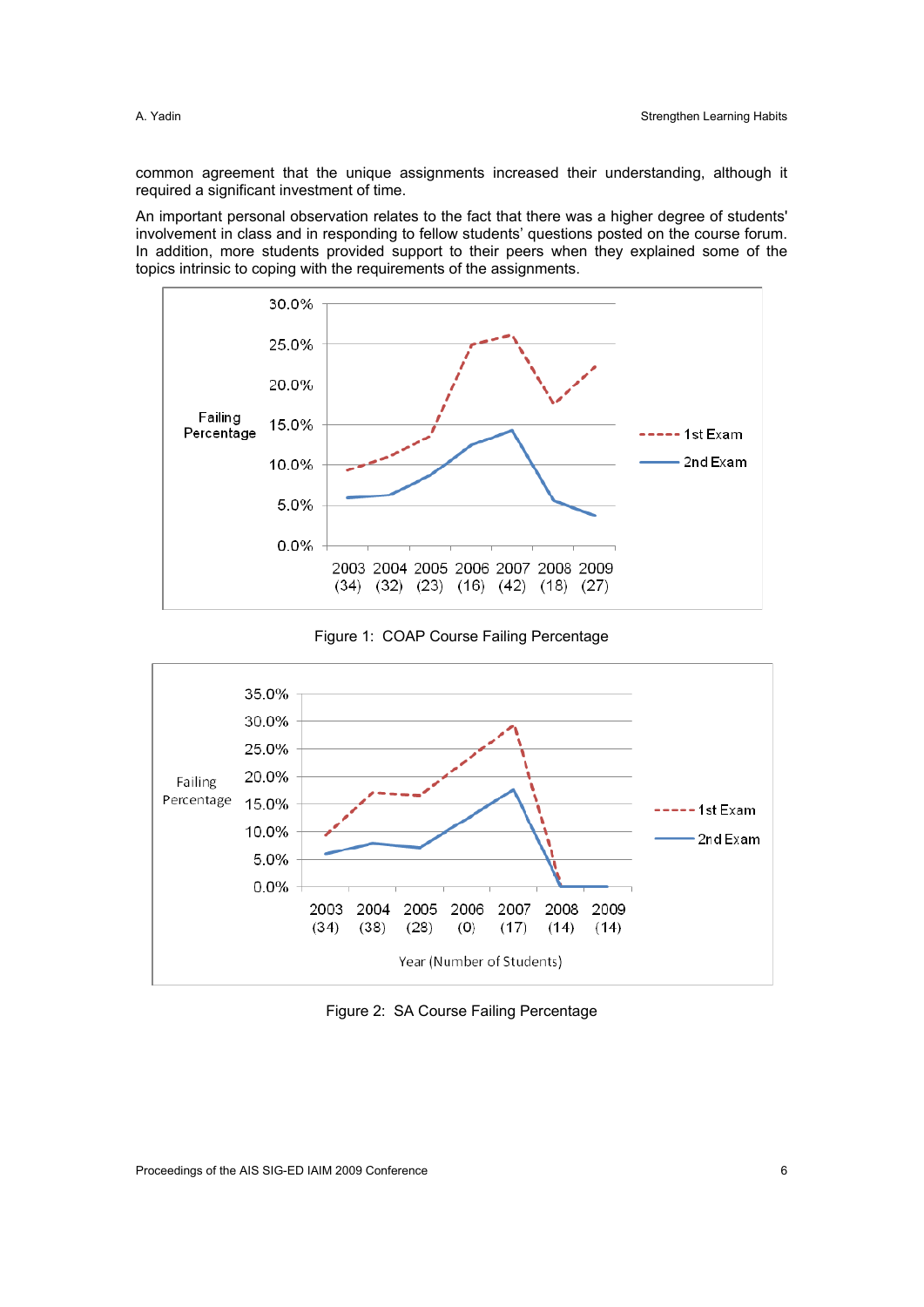# **V. DISCUSSION AND FUTURE RESEARCH DIRECTION**

The results achieved by using the individual unique assignments method were extremely positive and encouraging. The quantitative results demonstrated a significant decrease in the number of students failing the courses, which represents a counter direction to the trend seen the years before, and it holds additional promising potential. Even the increase in the failing rate exhibited in 2009 COAP first exam supports these results, since 67% of the failing students, submitted only one assignment, which was not sufficient for changing their learning habits and pass the exam. These results strengthen the impression that even in their second year students still need to improve their learning habits. They continue not to spend the requisite time to properly address their coursework. With unique assignments however, students cannot rely on others to complete parts of their work; they cannot patch together 'borrowed work' with their own. With individual unique assignments there is no alternative but for them to invest their own time entirely to complete their homework. As a result of spending this additional time on their assignments, students become more involved and learn to appreciate the feedback they receive, even though the responses might be very similar to that provided in previous years. But in 2008 and 2009 the students appreciated it more, claiming faculty responses were more relevant and helped them to better understand the material. This can be explained by the extra efforts the student made when completing their assignments. This increased their accountability and their sense of proprietorship over the solutions submitted. This sense of ownership was not apparent when the assignment was only partially thought through, cobbled together from various pieces obtained from classmates. This conclusion coincides with other findings related to individual assessment and a higher degree of students' involvement, and likewise affects feedback appreciation [Yadin and Or-Bach, 2008].

Reducing the overall failure rate demonstrates one success factor attributed to the method. However there is an additional benefit to the individual unique assignments as shown in Figures 3 and 4. These figures depict the grade dispersion (one SD from the mean) for the two courses. For the SA course, the bimodal grade distribution, which was extremely evident in the academic year 2005, does not exist in 2008 and 2009. It is demonstrated (in the 2008 academic year for example) by the combination of a higher average class grade and lower grade dispersion. ( $\sigma_{2005}$  $= 24.0, \sigma_{2008} = 9.4$ 

An additional benefit, which was not presented in the students' reflections, but was observed in class, was a higher degree of involvement and participation both in class and on the course website posts. Some students, usually the best performers, assumed a new role of explaining the assignments to others. They did not merely show their peers what to do, but explained to them how to approach the work and solve it. From the instructor's point of view, the method provided clear and objective understanding regarding each student's achievements and the class's as a whole. Topics that were not fully understood were easy to spot and since this usually happened in the early stages of a taught subject, providing additional materials and explanations corrected the problem.

It should be noted that preparing unique assignments requires some degree of innovation and a significant amount of time on the part of the instructor. The results obtained, however, are rewarding and compensate for this extra investment.

There are two future directions planned for the individual unique assignments method. It will be implemented in additional courses so a larger comparison will be possible. In addition, the contribution of this method for enhancing the students' collaborative skills will be assessed in follow-up courses.

There are several studies within the collaborative learning research that highlight the conflicts between individual solutions as triggers for effective collaborative learning [Constantino-Gonzalez, Suthers, and Escamilla, 2003; Or-Bach and Joolingen, 2004]. It might be interesting to see if this method helps in these conflicting solutions and indirectly supports more effective collaboration.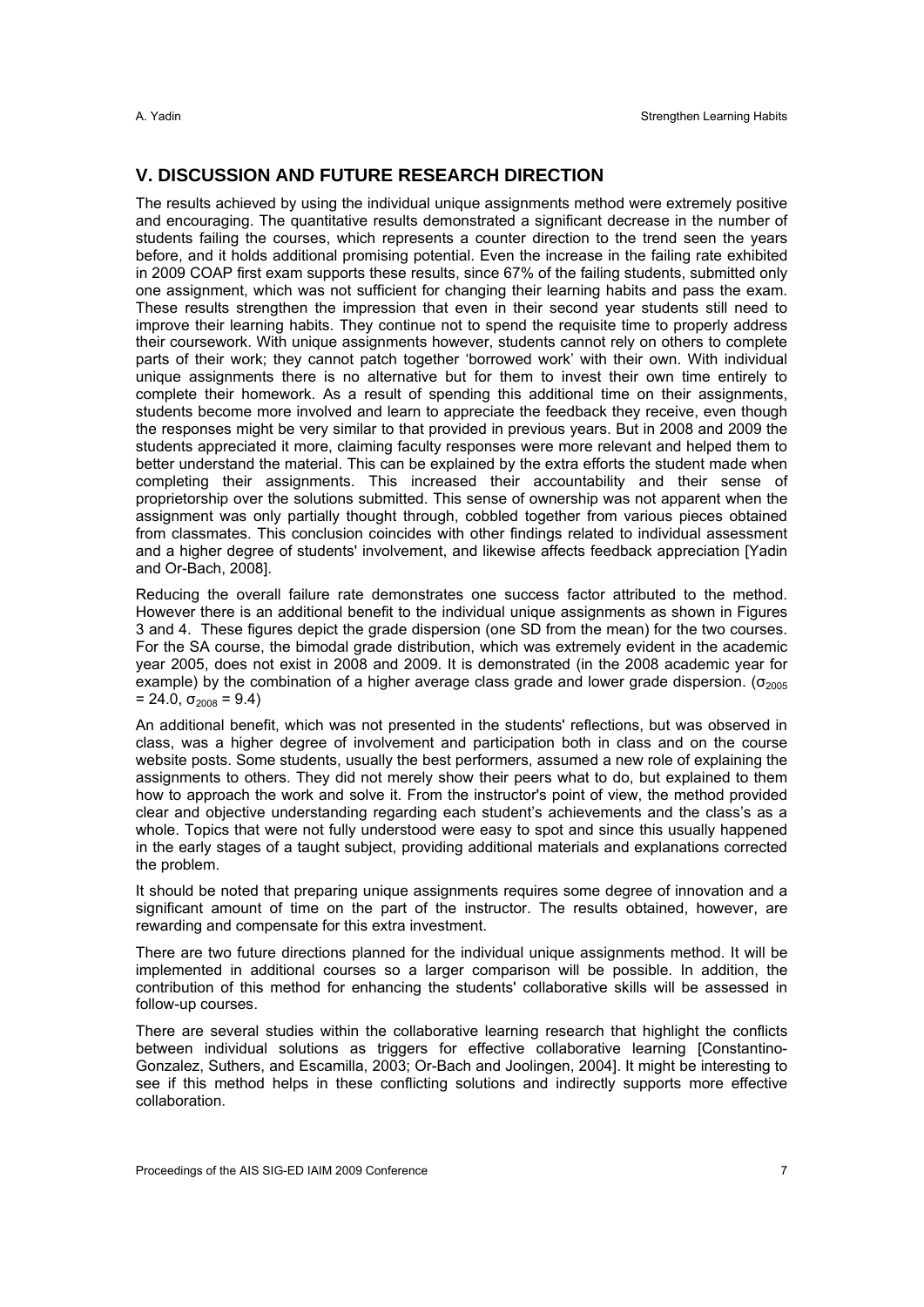Understanding the students' problems in comprehending course topics, provides a mechanism for, on the one hand, enhancing the materials, and on the other, fine tuning the unique assignments to cover these hitherto unknown difficulties.



Figure 3: COAP Grade Dispersion



Figure 4: SA Grade Dispersion

# **REFERENCES**

Chang, T., and Chang, D. (2000). The Role of Myers-Briggs Type Indicator in Electrical<br>Engineering Education. Education. Engineering http://www.ineer.org/Events/ICEE2000/Proceedings/papers/MD6-2.pdf (accessed January 2009).